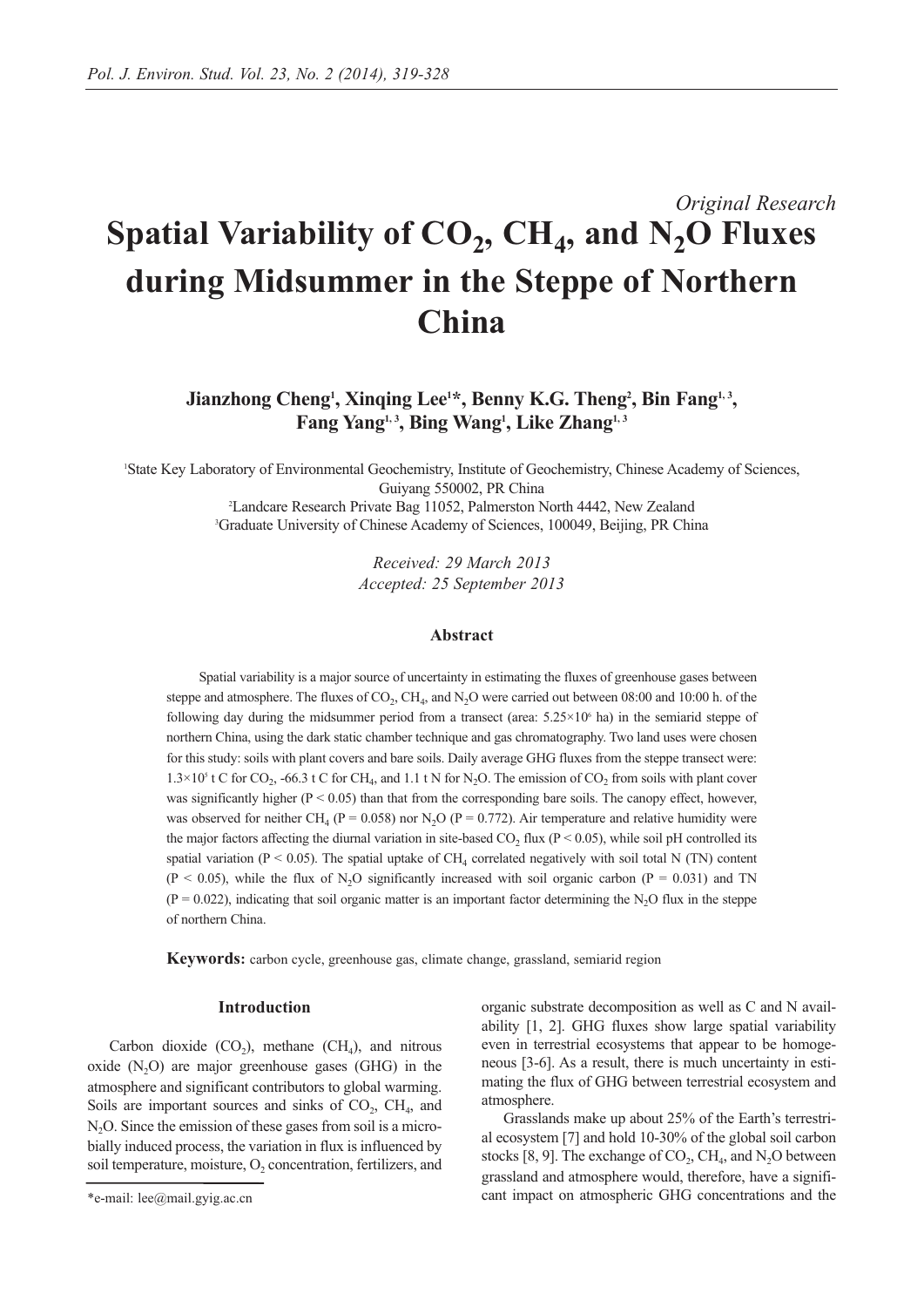| Symbol         | Site name               | Plant types                                           | Soil type     | Alt.<br>(m) | Long.<br>(E) | Lat.<br>(N) | Date<br>(mm/dd/yyyy) |
|----------------|-------------------------|-------------------------------------------------------|---------------|-------------|--------------|-------------|----------------------|
| $\overline{A}$ | Etuoke Banner           | Stipa bungeana (St)                                   | Castanozems   | 1286        | 107.36       | 38.86       | 08/20/2010           |
| B              | Otog Front Banner $-A$  | Peganum harmala (Ph);<br>Stipa bungeana (Sb)          | Castanozems   | 1425        | 107.23       | 38.49       | 08/22/2010           |
| $\mathcal{C}$  | Otog Front Banner $- B$ | Sophora alopecuroides (Sa)                            | Aeolian soil  | 1328        | 107.56       | 38.36       | 08/25/2010           |
| D              | Yanchi                  | Artemisia scoparia (As)                               | Cinnamon soil | 1370        | 106.76       | 37.53       | 08/28/2010           |
| E              | Tongxin-A               | Peganum harmala;<br>Stipa bungeana                    | Cinnamon soil | 1362        | 106.49       | 37.34       | 08/30/2010           |
| F              | Tongxin-B               | Artemisia scoparia                                    | Cinnamon soil | 1636        | 106.01       | 37.10       | 08/31/2010           |
| G              | Haiyuan                 | Artemisia scoparia;<br>Pennisetum centrasiaticum (Pc) | Loess         | 1728        | 105.87       | 36.46       | 09/04/2010           |
| H              | Guyuan                  | Pennisetum centrasiaticum                             | Loess         | 1719        | 106.23       | 36.02       | 09/07/2010           |

Table 1. Location and characteristics of sampling sites.

Letters in brackets indicate the abbreviation of plant types.

biogeochemical cycling of C and N. Natural grasslands constitute ca  $3.9 \times 10^8$  ha of China's territory, accounting for about 41% of the total national land area and nearly 12.5% of the world's area. The semiarid steppe in northern China accounts for about 78% of the total grassland area in the country [10]. Recently, climate change has led to rapid loss of soil organic carbon (SOC) in the northern Chinese steppe [11], which, in turn, may exert a significant effect on the GHG budget in the semiarid region.

Previous studies have indicated that spatial patterns in GHG fluxes at a relatively large scale are found to be complicated [3, 4, 6, 12, 13].  $CO<sub>2</sub>$  fluxes from soils have high spatial heterogeneities [4, 12], which is a problem in precisely estimating  $CO<sub>2</sub>$  fluxes over large areas.  $CH<sub>4</sub>$  and  $N<sub>2</sub>O$ fluxes also show large spatial variability [3, 4, 13]. Besides such large inconsistent spatial heterogeneities, GHG fluxes have been found to vary relationships with environmental factors. Working in the Xilin river catchment, Yao et al. [5] found that the spatial variability in  $N_2O$  and  $CO_2$  emissions was primarily influenced by soil moisture, while in the Qinghai-Tibetan Plateau the flux of  $CH<sub>4</sub>$  and  $N<sub>2</sub>O$  was negatively correlated with soil pH [6]. Similarly, soil moisture primarily controls the spatial variability of  $N_2O$  emissions in the semiarid grasslands, but soil temperature is the primary influencing factor for  $CH_4$  uptake [14, 15]. On the other hand, Du et al. [16] did not find a linear relationship between soil moisture and  $N_2O$  flux, or between  $N_2O$  flux and soil temperature for semiarid grassland soils. This apparent inconsistency may be ascribed to the paucity of data as well as to the introduction of considerable errors when the results were extrapolated to large areas. Thus, the high spatial variability of GHG fluxes, related to influencing factors, requires further research using field measurements over a large scale and across a variety of plant communities [6]. Here we measure the flux of GHG from soils with different plant covers in the semiarid steppe of northern China in order to:

(1) understand its spatial variability

- (2) explain the effect of vegetative cover and type on GHG fluxes
- (3) determine the major factors affecting GHG emission fluxes

## **Materials and Methods**

## Site Description

During the midsummer period from August 20 to September 7, of 2010, we measured the flux of greenhouse gases ( $CO<sub>2</sub>$ ,  $CH<sub>4</sub>$ , and  $N<sub>2</sub>O$ ) in soils along a transect from southern Inner Mongolia to the whole of Ningxia province (SIMWN); that is, from latitude 36º07′-38º52′ N to longitude 106º14-107º21′ E. The SIMWN transect is located in the semiarid steppe, comprising the pastoral area of Etuoke Banner and Otog Front Banner in Inner Mongolia, and the agro-pastoral ecotone in the Ningxia Hui Autonomous Region. We selected sampling sites in the vicinity of Etuoke Banner, Otog Front Banner, Yanchi, Tongxin, Haiyuan, and Guyuan, denoted by the symbols A to H (Fig. 1, Table 1). The total length of the sampling transect is about 400 km, and each of the plots selected was some distance away from roads, towns, and villages so as to minimize anthropogenic disturbance and influence.

The dominant regional climate is a temperate semiarid continental monsoon, with a short, variable frost-free growing season. The long-term annual air temperature ranges from 6.2 to 9.0ºC with a mean of 7.4ºC, a mean maximum of 21.5ºC in July, and a mean minimum of -8.7ºC in January. The average annual precipitation in the region varies from 220.4 to 439.0 mm, with a multi-year mean of 296.9 mm. Thus, less than 400 mm of annual precipitation is recorded in all of the sampling sites except for the site near Guyuan city. Data provided by meteorological stations along the transect indicate that the annual precipitation is unevenly distributed, with more than 60% of the rainfall falling in the July-September period. The dominant plant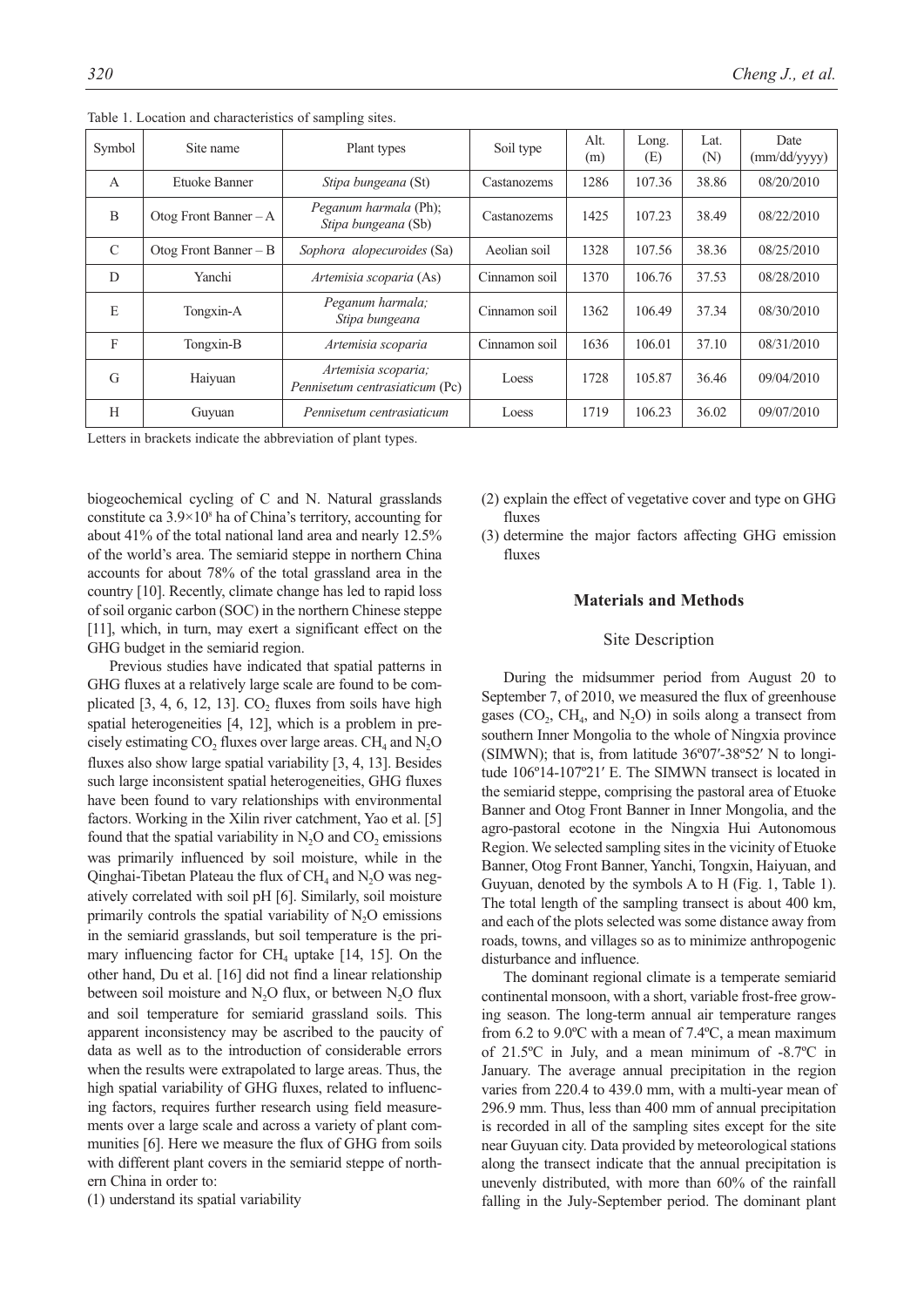communities at the measurement sites are *Stipa bungeana*, *Peganum harmala*, *Artemisia scoparia*, *Pennisetum centrasiaticum*, and *Sophora alopecuroides*. Each community has fewer than 10 common species, and the plants are generally shorter than 50 cm. The soil types along the SIMWN transect comprise Cinnamon soils, Castanozems, Aeolian soils, and Loess (Fig. 1). The location, altitude, latitude, longitude, and sampling date for each site along the transect are given in Table 1.

## Experimental Design

At each sampling site, fluxes of  $CO_2$ ,  $CH_4$ , and  $N_2O$ were determined for the bare soil and the corresponding soil covered with 15-30 cm high plants. Measurements were normally carried out from 08:00 h to 10:00 h. of the following day. One set of measurements were done every two hours, using the static black chamber method.

Individual chambers consisted of a fixed stainless steel base (30 cm×30 cm×10 cm) with a U-shaped groove at the top edge, lined with a moveable opaque polyvinyl chloride (PVC) sheet (volume:  $0.045 \text{ m}^3$ ; 30 cm×30 cm×50 cm).

Once the cover was placed over the base, the groove was filled with water, acting as an air seal. At 0, 5, 10, 15, and 20 minutes after the groove was sealed, a 30 mL air sample was taken from the chamber and then injected into a 12 mL glass bottle that was vacuum-sealed with a butyl rubber stopper and a plastic cap.

The concentrations of GHG were determined using an Agilent 7890 gas chromatograph (GC) equipped with an automatic injector (Gilson 223), an electron capture detector (ECD) for  $N_2O$ , and a flame-ionization detector (FID) for both  $CH<sub>4</sub>$  and  $CO<sub>2</sub>$  after reduction of the latter gas over a nickel catalyst. More details of the analytical procedure and methods for calculating GHG fluxes have been given by Wang and Wang [17]. Negative flux values indicate uptake by soil of GHC (from the atmosphere), and positive values represent GHG emissions from soil to atmosphere.

# Calculation of Global Warming Potential (GWP)

The GWP of each gas is defined in relation to a given weight of  $CO<sub>2</sub>$  for a specified time period. According to the



Fig. 1. Location of study sites along a transect from southern Inner Mongolia to the whole of Ningxia province (SIMWN) in northern China.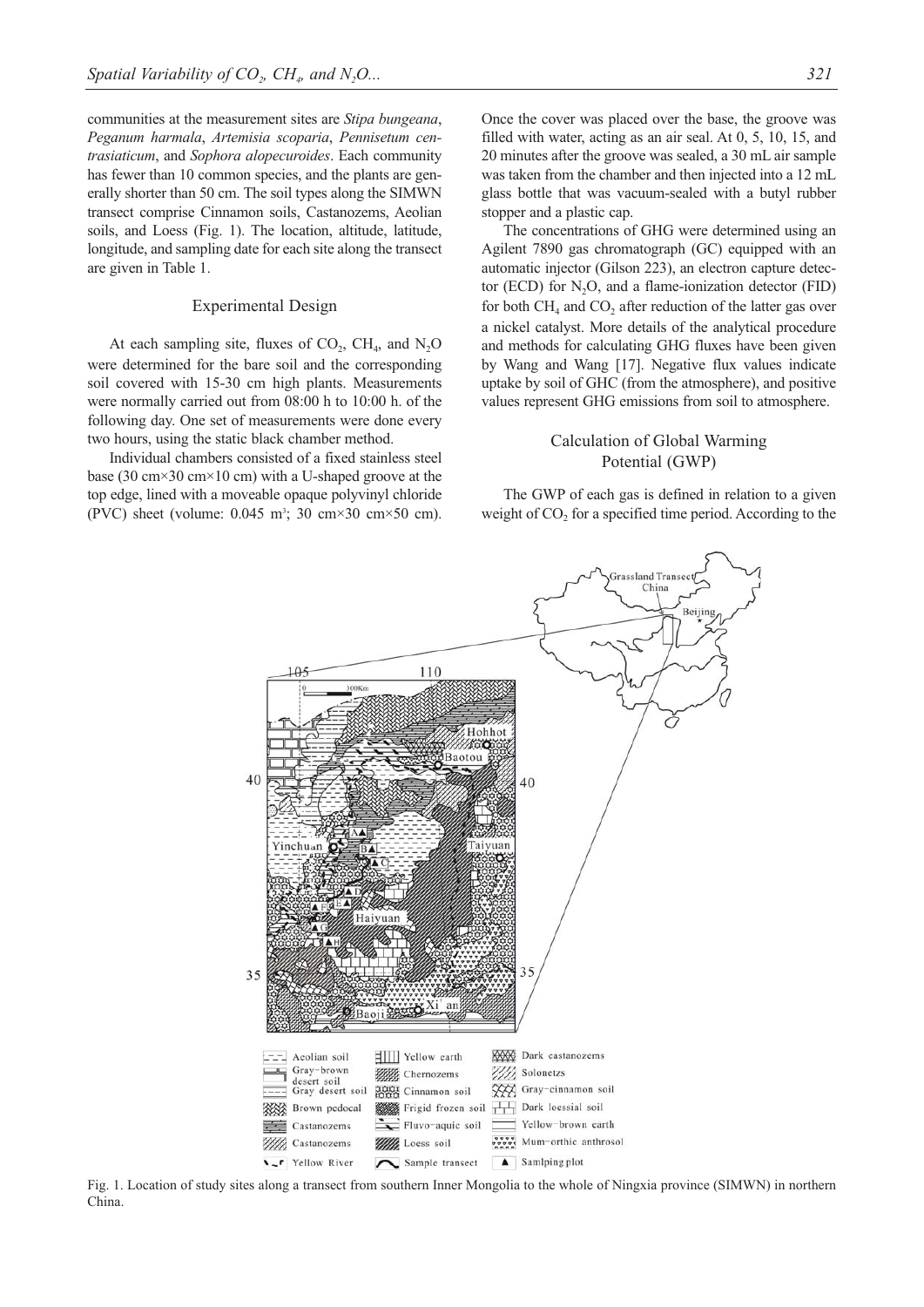| Fluxes                                               |                  | Bare soil        |                 |                  |                   |                  |
|------------------------------------------------------|------------------|------------------|-----------------|------------------|-------------------|------------------|
|                                                      | Mean             | Min.             | Max.            | Mean             | Min.              | Max.             |
| CO <sub>2</sub> flux<br>$(mg C m^2 \cdot h^{-1})$    | $40.3 \pm 16.8$  | $13.0 \pm 6.8$   | $68.3 \pm 28.3$ | $132.7 \pm 56.6$ | $43.7 \pm 24.2$   | 344.7±183.7      |
| CH <sub>4</sub> flux<br>$(\mu g C m^2 \cdot h^{-1})$ | $-37.0 \pm 16.2$ | $-67.4 \pm 19.1$ | $-6.9 \pm 9.2$  | $-59.3 \pm 17.7$ | $-150.5 \pm 11.6$ | $-26.5 \pm 15.4$ |
| $N_2O$ flux<br>$(\mu g N m^{2} \cdot h^{1})$         | $2.2 \pm 9.7$    | $-2.9 \pm 11.6$  | $6.1 \pm 5.4$   | $0.3 \pm 8.8$    | $-3.1 \pm 6.3$    | $5.9 + 9.4$      |

Table 2. Daily average, minimum, and maximum fluxes of  $CO<sub>2</sub>$ , CH<sub>4</sub>, and N<sub>2</sub>O from bare soils and from soils with plant cover along the SIMWN transect.

Numbers represent measured value±standard deviation

fourth Intergovernmental Panel on Climate Change (IPCC) report, the average GWP for  $CO_2$ ,  $CH_4$ , and  $N_2O$  are 1, 25, and 298 at a 100 year time horizon, respectively. Using the IPCC definition, the diurnal GWP may be derived from the following equation:

$$
GWP = FCO_2 + FCH_4 \times RFCH_4 + FN_2O \times RFN_2O
$$
 (1)

...where  $FCO<sub>2</sub>$ ,  $FCH<sub>4</sub>$ , and  $FN<sub>2</sub>O$  are the diurnal fluxes of  $CO<sub>2</sub>$ , CH<sub>4</sub>, and N<sub>2</sub>O between grassland ecosystems and the atmosphere, respectively;  $RFCH<sub>4</sub>$  and  $RFN<sub>2</sub>O$  are constants indicating radiative forcing of  $CH_4$  and  $N_2O$  in terms of a CO<sub>2</sub> equivalent unit, being 25 and 298, respectively, at a 100-year time horizon [18].

## Soil Property Measurements

Soil samples (0-10 cm) were collected from each sampling site at the time of gas flux measurement. The soils were crushed, passed through a 100-mesh sieve, and airdried. The C and N contents of the soils (and plant tissues) were determined using an elemental analyzer (Model: PE 2400II, Perkin Elmer, USA). Soil NH<sub>4</sub>-N contents were determined by extracting the soils with a 2 M KCl solution (1:5 soil to KCl solution), shaking the suspension for 1 hour, filtering through a Whatman #42 filter paper, and analyzing the filtrate with a UV-VIS spectrophotometer. Soil pH was measured in 1:2.5 soil/water solution using a pH meter with a glass electrode. Gravimetric water contents were measured by drying the samples at 105ºC for 24 h (to constant weight).

#### Statistical Analyses

Differences and standard deviation in  $CO<sub>2</sub>$ ,  $CH<sub>4</sub>$ , and N<sub>2</sub>O fluxes between soil/plant system and atmosphere were analyzed using a one-way ANOVA method followed by the least significant differences (LSD) test. Linear regression models were used to examine the relationships between  $CO<sub>2</sub>$ , CH<sub>4</sub>, and N<sub>2</sub>O fluxes, soil/plant properties, and environmental variables, including air temperature, relative humidity (RH), soil pH, NH<sub>4</sub>-N, soil organic carbon (SOC), soil total nitrogen (TN), and total plant C and N contents. Multiple regression analysis was also used to assess the relationship between spatial  $N<sub>2</sub>O$  fluxes and SOC as well as TN. All statistical analyses, based on a significance level of  $P < 0.05$ , were conducted using the SPSS 13.0 software package (SPSS Inc., Chicago, USA).

## **Results**

#### Carbon Dioxide

Fig. 2 shows the variations in soil  $CO<sub>2</sub>$  emission and air temperature during a representative day for eight sites (A to H) along the SIMWN transect (Fig. 1, Table 1). With the exception of plot A, the diurnal variations in  $CO<sub>2</sub>$  emissions closely follow those of air temperature, accounting for 44.4-95.6% of the temporal variance in emissions ( $P \le$ 0.05). Plot A received rain during the night, influencing  $CO<sub>2</sub>$  emissions from this site. A significant negative relationship was also observed between diurnal variations in  $CO<sub>2</sub>$  fluxes and relative humidity (RH), except for plot A as RH correlated negatively with air temperature across all sites ( $R^2 = 0.56$ -0.88,  $P < 0.05$ ). Soil CO<sub>2</sub> emissions from all plots showed a similar daily variation, with a minimum flux being measured between 05:00 and 06:00 h, and a maximum flux between 11:00 and 14:00 h. The minimum and maximum values of air temperature and RH were recorded for the same time intervals. The flux of  $CO<sub>2</sub>$  emissions, measured between 08:00 and 10:00 h, was close to the daily average value (Fig. 2).

The CO<sub>2</sub> flux from bare soils at all sites along the transect ranged from 13.0 to 68.3 mg C  $m^2$ -h<sup>-1</sup>, while the flux from soils with plant cover ranged from 43.7 to 344.7 mg C  $m<sup>2</sup>·h<sup>-1</sup>$  (Table 2). Table 3 shows that  $CO<sub>2</sub>$  emissions from plots A to H increased in the order  $A \le F \le B \le E \le G \le H$  $\leq C \leq D$ , although the measured values for plots A, F, B, E, and G did not significantly differ from each other. Spatial variability of CO<sub>2</sub> emissions within individual plots was low, with coefficients of variation (CV) being 50%, 42%, 40%, 53%, 42%, 41%, 39%, and 15% for  $CO_2$  fluxes for the A, B, C, D, E, F, G, and H plots, respectively. The average  $CO_2$  emission flux of 579.7 mg  $CO_2$  m<sup>-2</sup>·h<sup>-1</sup> from the *Artemisia scoparia* and *Pennisetum centrasiaticum* plant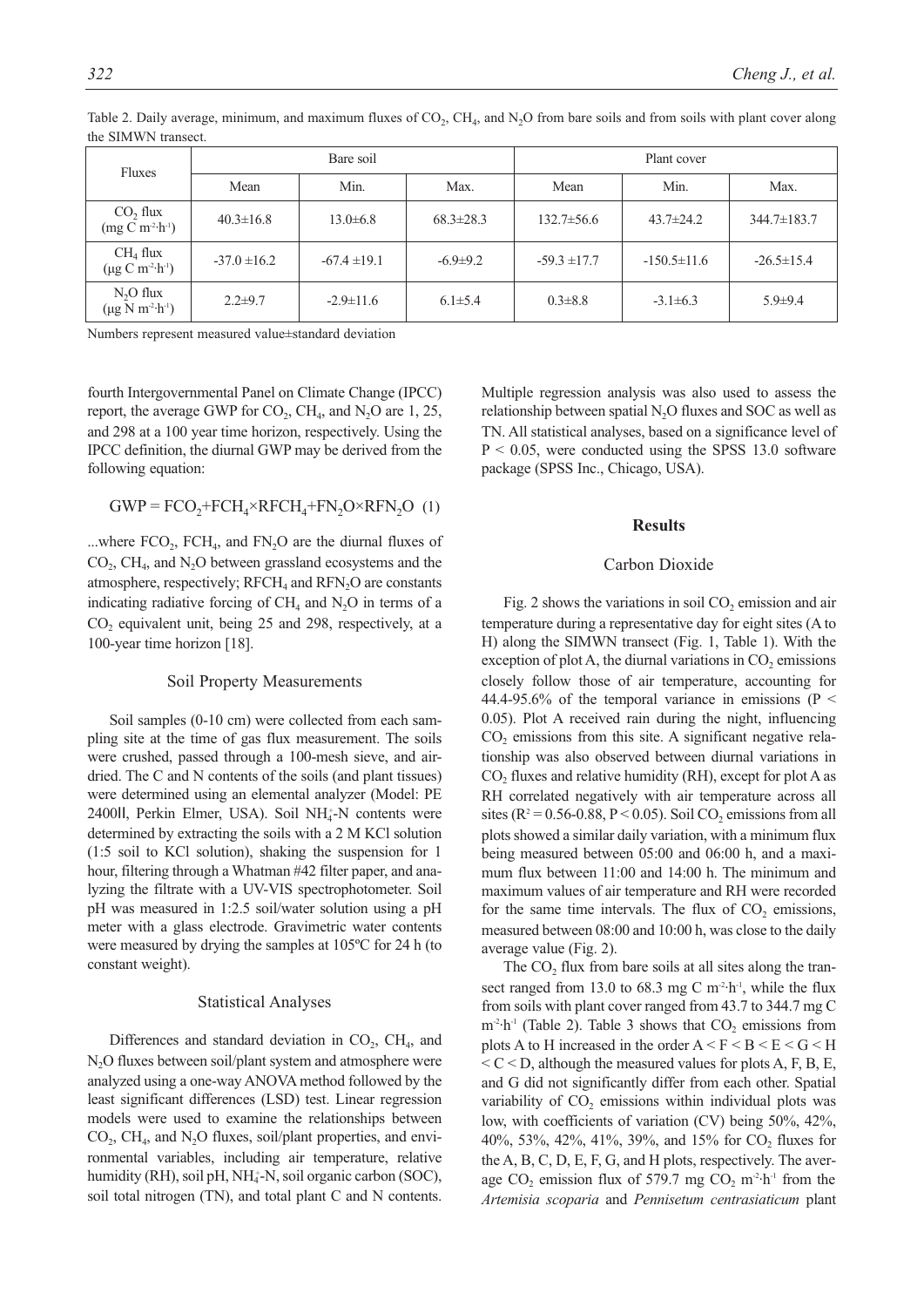community (As+Pc type) (plots D, F, G, H) was lower than the value of  $653.1$  mg CO<sub>2</sub> m<sup>2</sup>·h<sup>-1</sup>, measured for the *Sophora alopecuroides* plant community (Sa type) (plot C), but the difference was not significant ( $P = 0.555$ ) (Fig. 3). The average  $CO_2$  flux (307.2 mg  $CO_2$  m<sup>-2</sup>·h<sup>-1</sup>) from the *Peganum harmala* and *Stipa bungeana* plant community (Ph+Sb type) (plots A, B, E), however, was significantly lower than that from either the (As+Pc) or (Sa) type.

For all sampling plots,  $CO<sub>2</sub>$  emissions were positively and significantly correlated with soil pH ( $P < 0.05$ ) (Table 4, Fig. 4). The variation in soil pH at 0-10 cm depths could account for 53% of the spatial variation in  $CO<sub>2</sub>$  emissions across all investigated sites. The other soil properties, listed in Table 4, were not significantly correlated with spatial CO<sub>2</sub> emissions.

## Methane

Soils in the semiarid steppe of northern China act as a net sink for atmospheric CH<sub>4</sub>. Methane uptake by bare soils during the study period ranged from -67.4 to -6.9 μg  $C$  m<sup>-2</sup> $\cdot$ h<sup>-1</sup>, while that by soils with plant cover ranged from  $-105.5$  to  $-26.5$  μg C m<sup>-2</sup>·h<sup>-1</sup> (Table 2). The uptake of CH<sub>4</sub> by the eight plots increased in the order:  $A < D < E < H <$  $G \leq C \leq F \leq B$ . (Table 3). In each plot, CH<sub>4</sub> uptake was highly variable, with a coefficient of variation (CV) ranging from -93.5% to -8%. The uptake of  $CH_4$  by the (Ph+Sb) plant community type  $(-92.4 \pm 20.3 \text{ kg m}^2 \cdot h^{-1})$ tended to be higher than that by the  $(S)$  type  $(-84.3 \pm 16.5$  $\mu$ g m<sup>-2</sup>·h<sup>-1</sup>) but the difference was not significant (P = 0.110). However, the average CH<sub>4</sub> uptake  $(-67.5 \pm 27.8 \text{ µg m}^{-2} \cdot h^{-1})$ 



Fig. 2. Diurnal variations of  $CO<sub>2</sub>$  flux and air temperature in eight representative sites along the SIMWN transect. The symbols A to H refer to the sampling sites described in Table 1 and in the text.



Fig. 3. Daily average CO<sub>2</sub>, CH<sub>4</sub>, and N<sub>2</sub>O fluxes from bare soils and from soils with plant cover along the SIMWN transect. The notations (Ph+Sb), (Sa), and (As+Pc) indicate plant communities dominated by *Peganum harmala* and *Stipa bungeana*, *Sophora alopecuroides*, *Artemisia scoparia*, and *Pennisetum centrasiaticum*, respectively. Plant communities (Ph+Sb), (Sa), and (As+Pc) are associated with sampling plots (A, B, E), (C), and (D, F, G, H), respectively. Error bars indicate standard deviation of fluxes among chambers.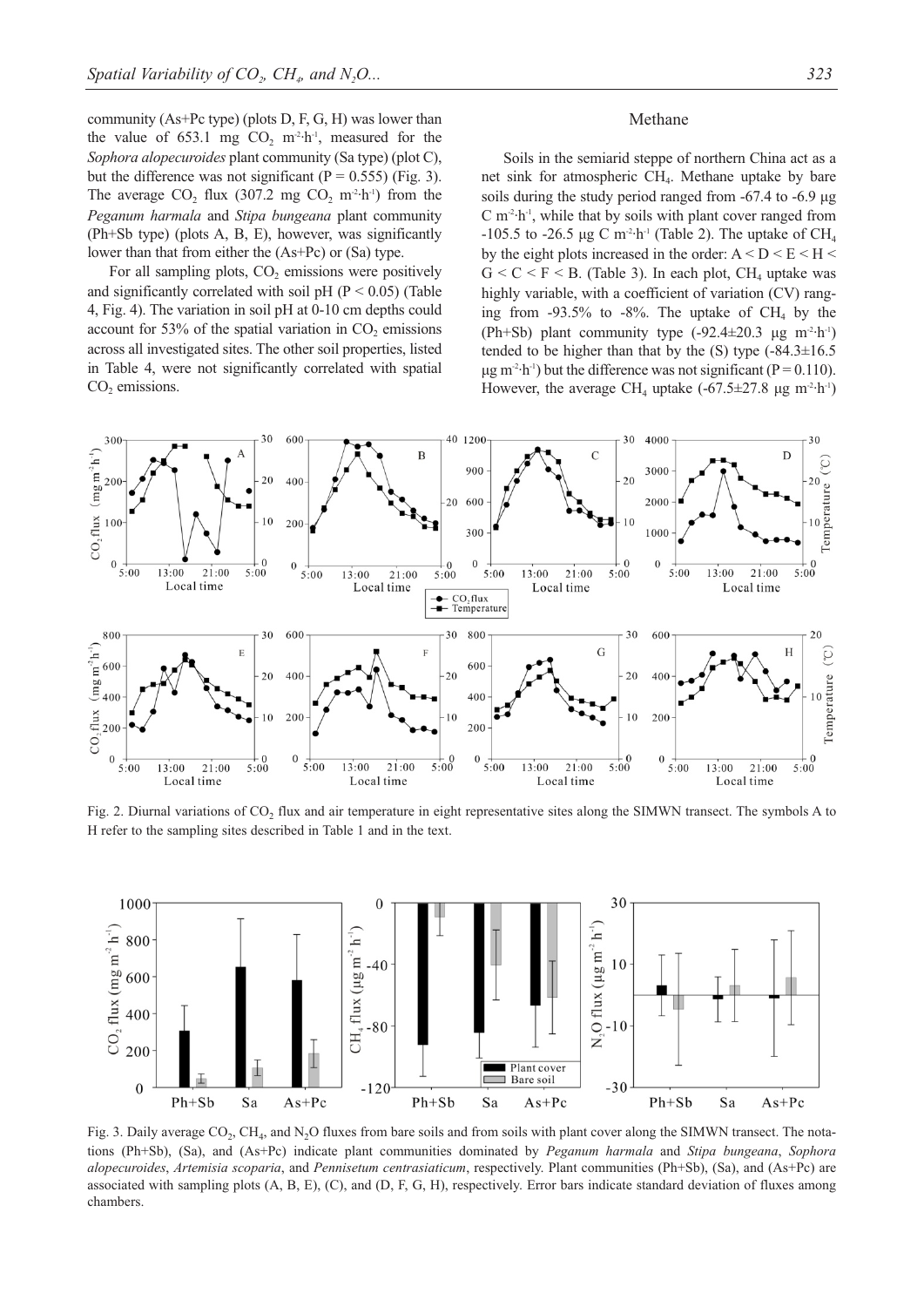| $\mu$ and $\mu$ and $\mu$ and $\mu$ and $\mu$ and $\mu$ |                      |                      |            |                     |                     |      |                                    |                                   |                           |
|---------------------------------------------------------|----------------------|----------------------|------------|---------------------|---------------------|------|------------------------------------|-----------------------------------|---------------------------|
| Site                                                    | CO <sub>2</sub> flux | CH <sub>4</sub> flux | $N2O$ flux | AT<br>$(^{\circ}C)$ | <b>SW</b><br>$(\%)$ | pH   | $NH4 + -N$<br>$(mg \cdot kg^{-1})$ | <b>SOC</b><br>$(g \cdot kg^{-1})$ | TN<br>$(g \cdot kg^{-1})$ |
| $\mathbf{A}$                                            | 160.1d               | $-35.3a$             | 0.98ab     | 20.7                | 1.9                 | 7.91 | 12.4                               | 9.8                               | 0.54                      |
| B                                                       | 373.8cd              | $-200.6e$            | $-0.77ab$  | 20.9                | 1.2                 | 7.91 | 15.5                               | 8.4                               | 0.33                      |
| $\mathcal{C}$                                           | 653.1b               | $-84.3d$             | $-1.38ab$  | 18.9                | 4.3                 | 8.36 | 1.6                                | 11.0                              | 0.52                      |
| D                                                       | 1264.0a              | $-40.1ab$            | $-4.80b$   | 19.6                | 2.0                 | 8.24 | 12.4                               | 9.2                               | 0.43                      |
| E                                                       | 387.9cd              | $-41.4ab$            | 9.21a      | 17.7                | 10.6                | 7.95 | 7.0                                | 27.9                              | 0.67                      |
| $\mathbf{F}$                                            | 236.9cd              | $-94.6d$             | $-1.16ab$  | 18.3                | 5.9                 | 7.88 | 8.1                                | 16.9                              | 0.59                      |
| G                                                       | 399.1cd              | $-76.7cd$            | 1.04ab     | 15.6                | 13.1                | 7.98 | 8.7                                | 19.5                              | 0.51                      |
| H                                                       | 418.7bc              | $-58.5bc$            | 1.09ab     | 12.1                | 18.3                | 7.94 | 19.8                               | 24.6                              | 0.57                      |

Table 3. Mean fluxes of  $CO_2$  (mg m<sup>-2</sup>·h<sup>-1</sup>), CH<sub>4</sub> (μg m<sup>-2</sup>·h<sup>-1</sup>), and N<sub>2</sub>O (μg m<sup>-2</sup>·h<sup>-1</sup>) and soil properties for eight sampling sites (A to H) along the SIMWN transect.

The symbols A to H refer to the sampling sites (plots) as described in Table 1 and in the text.

AT – air temperature; SW – soil water content (0-10 cm depth).

Letters in superscript indicate a significant difference among sites at the 5% level ( $P < 0.05$ ).

|  | Table 4. Correlation coefficients of GHG fluxes against air tem- |  |  |  |
|--|------------------------------------------------------------------|--|--|--|
|  | perature and some soil/plant factors.                            |  |  |  |

|                        | CO <sub>2</sub> flux | CH <sub>4</sub> flux | $N2O$ flux |
|------------------------|----------------------|----------------------|------------|
| CO <sub>2</sub> flux   | 1                    | 0.084                | $-0.545$   |
| CH <sub>4</sub> flux   | 0.084                | 1                    | 0.374      |
| $N2O$ flux             | $-0.545$             | 0.374                | 1          |
| Air temperature        | 0.114                | $-0.336$             | $-0.231$   |
| Soil water content     | $-0.237$             | 0.347                | 0.423      |
| Soil pH                | $0.728*$             | 0.226                | $-0.410$   |
| Soil NH <sup>+</sup> N | 0.141                | $-0.282$             | $-0.374$   |
| Soil organic C         | $-0.352$             | 0.415                | $0.752*$   |
| Soil total N           | $-0.464$             | $0.717*$             | $0.781*$   |
| Soil C/N               | $-0.259$             | 0.175                | 0.586      |
| Plant total C          | 0.337                | $-0.095$             | $-0.592$   |
| Plant total N          | 0.105                | $-0.387$             | $-0.305$   |
| Plant C/N              | $-0.071$             | 0.493                | 0.381      |

\*indicates the significance level  $P < 0.05$ .

by the (As+Pc) plant community type was significantly lower than that by the (Ph+Sb) type ( $P = 0.000$ ) or the (Sa) type  $(P = 0.010)$  (Fig. 3).

Stepwise linear regression analysis indicated that only soil total nitrogen (TN) had a significant influence on the spatial variability of  $CH<sub>4</sub>$  flux in the grasslands across the transect. TN could explain 51% of the spatial variance in CH<sub>4</sub> uptake ( $P < 0.05$ ) (Table 4; Fig. 5). In other words, soil temperature, soil pH, soil organic carbon (SOC), C/N ratio, and C and N contents of plant tissues (Table 4) do not appear to be significantly related to spatial  $CH<sub>4</sub>$  flux.

# Nitrous Oxide

The flux of  $N<sub>2</sub>O$  (uptake and emission) for the bare soils at all eight sites ranged from -2.9 to 6.1 μg N  $m^2 \cdot h^{-1}$ , which was comparable to the range measured for the soils with plant cover  $(-3.1 \text{ to } 5.9 \text{ µg N m}^{-2} \cdot \text{h}^{-1})$  (Table 2). However, the mean  $N_2O$  emissions from the bare soils  $(2.2\pm9.7 \text{ µg N m}^{-2} \cdot h^{-1})$  was much higher than that from the plant-covered counterparts  $(0.3\pm8.8 \,\mathrm{\upmu g\,N\,m^2\cdot h\cdot})$ . Statistical analysis indicated a significant difference in  $N_2O$  flux between plot D and plot E ( $P = 0.031$ ), but the values measured for the other six plots were not significantly different (Table 3). Like that for methane, the coefficient of variance (CV) for the N<sub>2</sub>O flux, ranging from  $-13.9$  to  $23.5\%$ , showed a high heterogeneity among sampling plots. The mean  $N_2O$  uptake by the  $(Sa)$  plant community type of



Fig. 4. Correlation of  $CO<sub>2</sub>$  emission rates corrected by vegetation coverage with surface soil pH for the eight sites (A to H) along the SIMWN transect. The solid lines were fitted by linear regression, the dotted lines represent the 95% confidence intervals.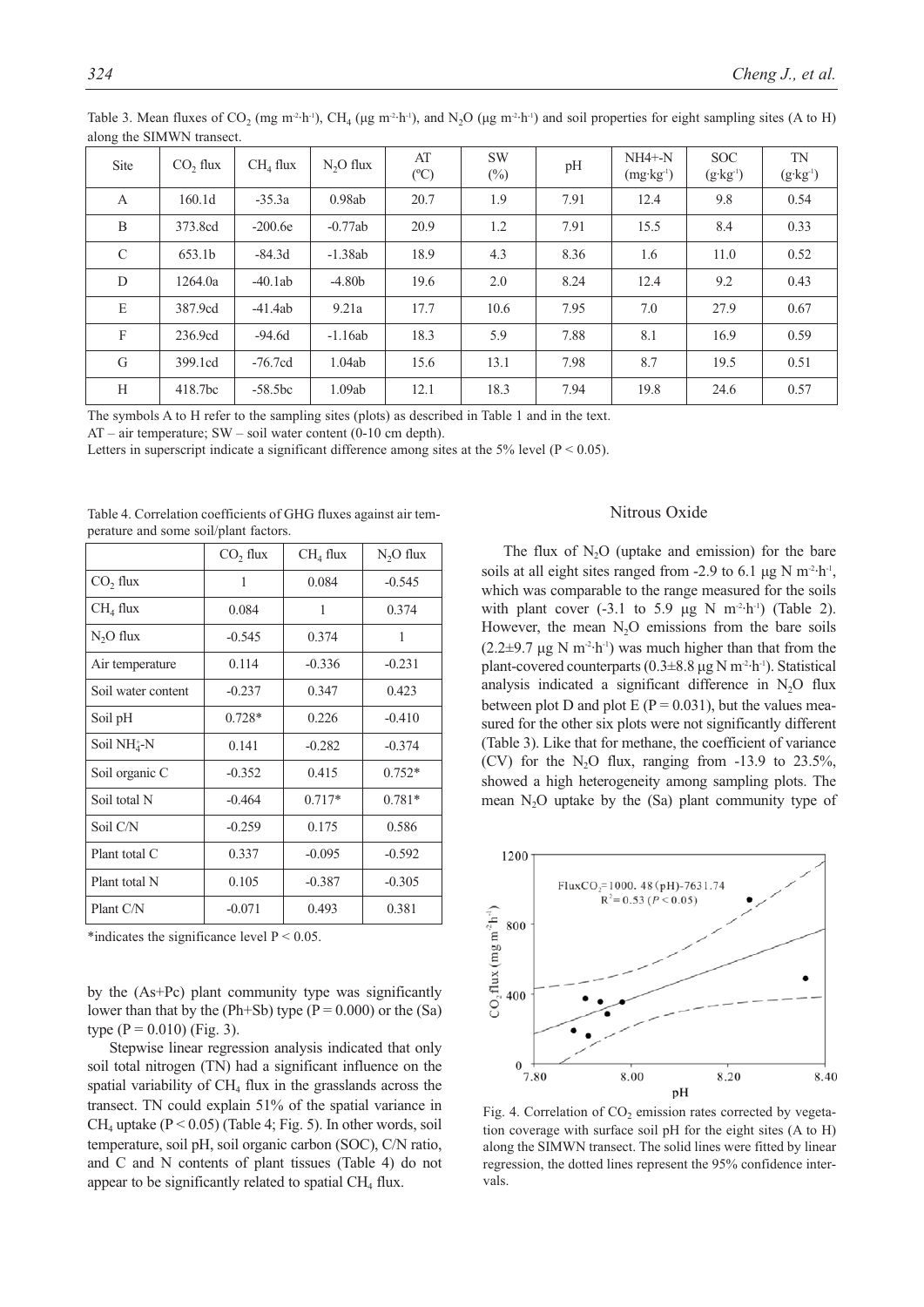| Land use                 | Vegetation              | Area                                              |         | CO <sub>2</sub> flux | CH <sub>4</sub> flux |                | $N2O$ flux       |       |
|--------------------------|-------------------------|---------------------------------------------------|---------|----------------------|----------------------|----------------|------------------|-------|
|                          |                         | (ha)                                              | A       | В                    | А                    | В              | A                | В     |
| Pastoral area            | Bare soil               | 831,000                                           | 8028.4  | 29437.3              | $-7.4$               | $-245.8$       | 0.44             | 208.0 |
|                          | Plant cover             | 1,939,000                                         | 61770.2 | 226390.7             | $-27.6$              | $-919.1$       | 0.15             | 69.3  |
| Agro-pastoral<br>ecotone | Bare soil               | 744,000                                           | 7187.9  | 26355.5              | $-6.6$               | $-220.1$       | 0.40             | 186.2 |
|                          | Plant cover             | 1,736,000                                         | 55303.3 | 202778.7             | $-24.7$              | $-822.9$       | 0.13             | 62.1  |
| $\cdots$<br>$\sim$       | $\cap$ TT $\cap$ $\cap$ | $\alpha$ and $\alpha$ ii $\alpha$ and $\alpha$ ii |         | 1.3703737            | $\cdots$ $\cdots$    | $\blacksquare$ | $\alpha$<br>1.15 |       |

Table 5. Comparison of the cumulative  $CO_2$ , CH<sub>4</sub>, and N<sub>2</sub>O fluxes and their global warming potentials (GWPs) (expressed in  $CO_2$ equivalent) between the pastoral area and the agro-pastoral ecotone.

A – cumulative GHG fluxes (t CO<sub>2</sub>-C d<sup>-1</sup>, t CH<sub>4</sub>-C d<sup>-1</sup>, and t N<sub>2</sub>O-N d<sup>-1</sup>, respectively), B – cumulative GWP (t C-eq·d<sup>-1</sup>)

1.4 $\pm$ 7.3 μg m<sup>-2</sup>·h<sup>-1</sup> was higher than that by (As+Pc) type (1.0±18.5 μg m<sup>-2</sup>·h<sup>-1</sup>), but the difference was not significant<br>(P > 0.05) (Fig. 3).

The average  $N<sub>2</sub>O$  flux for all sites was positively and significantly correlated with both SOC and TN (Table 4, Fig. 6), with SOC accounting for 57% of the spatial variation in



Fig. 5. Correlation of  $CH_4$  flux rates corrected by vegetation coverage with soil total nitrogen (TN) for the eight sites (A to H) along the SIMWN transect. The solid lines were fitted by linear regression, the dotted lines represent the 95% confidence intervals.

N<sub>2</sub>O emissions ( $P < 0.05$ ). Thus, a multiple linear regression model incorporating both SOC and TN led to a significant improvement in explaining the variability in  $N<sub>2</sub>O$ emissions ( $R^2 = 0.67$ ). The other soil factors in Table 4 did not appear to have a significant effect on  $N_2O$  fluxes.

## **Discussion**

# Regional Greenhouse gas Fluxes and Global Warming Potential

The daily average fluxes of GHG for the bare soils along the SIMWN transect were  $40.3 \pm 16.8$  mg CO<sub>2</sub>-C m<sup>-2</sup>·h<sup>-1</sup>,  $-37.0 \pm 16.2$  μg CH<sub>4</sub>-C m<sup>-2</sup>·h<sup>-1</sup>, and 2.2 $\pm$ 9.7 μg N<sub>2</sub>O-N m<sup>-2</sup>·h<sup>-1</sup>. while the values for the soils with plant cover were  $132.7\pm56.6$  mg CO<sub>2</sub>-C m<sup>-2</sup>·h<sup>-1</sup>, -59.3 $\pm17.7$  μg CH<sub>4</sub>-C m<sup>-2</sup>·h<sup>-1</sup>, and  $0.3\pm8.8$  µg N<sub>2</sub>O-N m<sup>-2</sup>·h<sup>-1</sup> (Table 2). In the semiarid steppe of northern China, the pastoral area covers 2.77×10<sup>6</sup> ha and the agro-pastoral ecotone amounts to  $2.48\times10^6$  ha [19]. Assuming that our measurements are representative of regional GHG fluxes, and that 70% of the sites had a plant cover while 30% were bare during summer [20, 21], the cumulative GHG fluxes amounted to  $7.0 \times 10^4$  t CO<sub>2</sub>-C, -35.0 t CH<sub>4</sub>-C, and 0.6 t N<sub>2</sub>O-N per day for the pastoral



Fig. 6. Correlation of N<sub>2</sub>O flux rates corrected by vegetation coverage with soil organic carbon (SOC) and soil total nitrogen (TN) for the eight sites (A to H) along the SIMWN transect. The solid lines were fitted by linear regression, the dotted lines represent the 95% confidence intervals.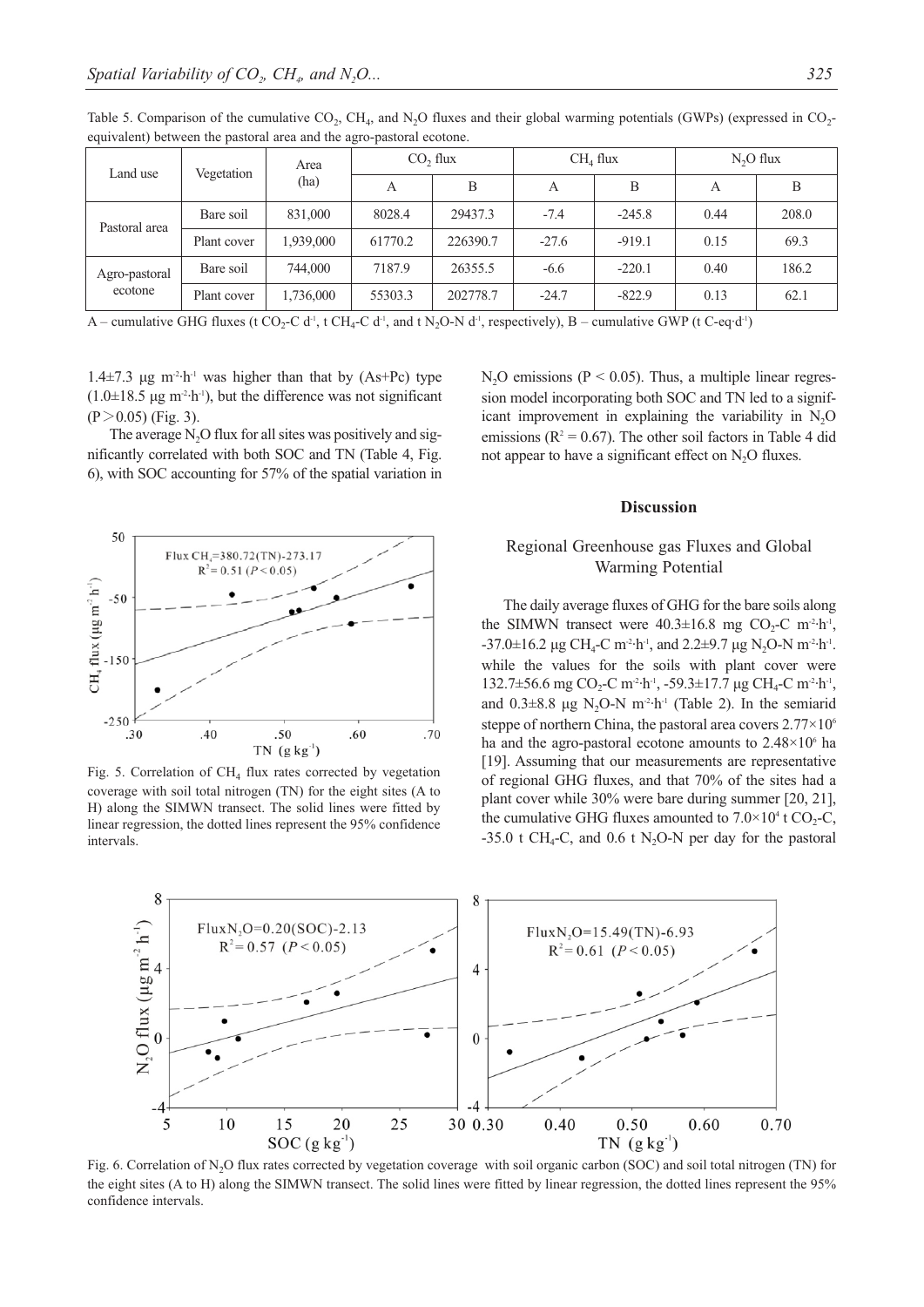area, while the corresponding values for the agro-pastoral ecotone were  $6.2 \times 10^4$  t CO<sub>2</sub>-C, -31.3 t CH<sub>4</sub>-C, and 0.5 t  $N<sub>2</sub>O-N$  per day (Table 5).

The daily average flux in  $CO<sub>2</sub>$  equivalents is estimated for each GHG based on global warming potentials (GWP). According to equation (1), the GWP from the pastoral area during the measurement period  $(8.9\times10^2 \text{ t C-eq})$  is larger than that from the agro-pastoral ecotone  $(7.9\times10^2$  t C-eq). Thus, in terms of GWP the pastoral area exerts a greater mitigation effect than the agro-pastoral ecotone if only CH<sub>4</sub> and  $N<sub>2</sub>O$  are considered (Table 5). When the emission of  $CO<sub>2</sub>$  is taken into account, however, the contribution of the pastoral area to the regional GWP  $(2.6 \times 10^5 \text{ t C-eq-d}^1)$  during the measurement period is larger than that of the agropastoral ecotone  $(2.3 \times 10^5 \text{ t C-eq-d}^1)$  (Table 5). As we did not consider the landscape (topography, soil texture) and seasonal amplitudes of GHG fluxes, the above estimate does not necessarily represent annual GWP, although it provides insight into the relative contribution of  $CO<sub>2</sub>$ ,  $CH<sub>4</sub>$ , and N<sub>2</sub>O to the GHG budget in the region investigated. Given its huge extent, however, the semiarid steppe in northern China would be expected to act as a net carbon source, at least in midsummer.

# Effect of Vegetative Cover and Type on GHG Fluxes

Vegetation could affect ecosystem respiration by influencing plant community microclimate and structure, the quantity and quality of detritus supplied to the soil, and the overall rate of plant and soil respiration. Regardless of location along the transect,  $CO<sub>2</sub>$  emissions were significantly higher from soils with plant cover than that from bare soils  $(P = 0.023)$  (Table 2, Fig. 3). This finding is consistent with the suggestion that the rhizosphere of plant-covered soils is the site of high microbial activity [22, 23], and that most of the root respiration stems from recently fixed carbon associated with above-ground plant growth and below-ground root growth [24]. Assuming that plant respiration  $(R<sub>plant</sub>)$ equals ecosystem (plant community) respiration  $(R_{\text{eco}})$ minus bare soil respiration  $(R_{\text{soil}})$ , we estimate that the contribution of  $R_{\text{plant}}$  to  $R_{\text{eco}}$  for the plant community types (Ph+Sb), (Sa), and (As+Pc) during the measurement period was 84.5, 83.7, and 68.5%, respectively (Fig. 3). These percentages are consistent with the range of values reported by other investigators [25, 26].

In agreement with Schimel [27], more  $CH<sub>4</sub>$  was taken up by soils with vegetative cover (canopy) along the transect than by the corresponding bare soils (Table 2, Fig. 3). This finding indicates that the plant canopy acts as a physical barrier to  $CH<sub>4</sub>$  diffusion (from soil to atmosphere). The presence of plant cover also enhances the probability that  $CH<sub>4</sub>$  would be oxidized before being emitted to the atmosphere, as rhizospheric oxidation may contribute more than 80% to total oxidation in soil-plant systems [4]. Since such constraints do not apply to bare soils, relatively less methane was taken up in the absence of plant cover. Further, the oxygen released into the rhizosphere (by plant roots) would be consumed by methane-oxidizing bacteria, as a result of which methanogenesis is inhibited [28].

Several studies [29-31] have indicated that plants can contribute appreciably to the emission of  $N_2O$  from soilplant systems. The  $N_2O$  emitted from above-ground plant biomass may comprise a mixture of phytogenic  $N_2O$  and N<sub>2</sub>O produced by soil microorganisms but transported by plants [32]. Our results, however, suggest that different plant community types have different effects on  $N_2O$  emission (Fig. 3). But in general, the plant exerts a constraining influence on cumulative  $N_2O$  fluxes from the whole of semiarid steppe, which is in agreement with other studies [33, 34]. The flux of  $N_2O$  increased in the presence of plants, particularly when soil moisture was relatively high, and when soil temperature exceeded 19ºC [35]. Under such conditions, the parechymal system can actively transport oxygen from shoots to roots as well as gases from soil to atmosphere [34], whereas  $N_2O$  is largely emitted from soil to atmosphere when soil moisture is low [33].

As all of our sampling plots are located in the semiarid region, soil gravimetric water content was low (1.2-18.3% w/w, while nearly ⅔ of the grassland sites contain less than  $6\%$  w/w moisture) (Table 3). Under these conditions, N<sub>2</sub>O is consumed by the plant community, as Donoso et al. [36] and Li et al. [37] have previously reported. Secondly, plants alter the community structure of soil microorganisms, and denitrification in the rhizosphere is enhanced by the increase in carbon stock from root decomposition. As a result, consumption of  $N_2O$  increases, as does  $N_2$  formation through denitrification [32].

# Environmental Factors Influencing GHG Fluxes

In the steppe of northern China, air temperature and relative humidity were the main factors regulating the diurnal variation of  $CO<sub>2</sub>$  fluxes (Fig. 2) except for plot A, where some rain fell during the night of measurement. Precipitation strongly stimulates soil  $CO<sub>2</sub>$  fluxes in surface layers where biological activity is concentrated by a "drying and rewetting effect" [38]. Similarly,  $CO<sub>2</sub>$  emissions increase with a rise in temperature. This effect is associated with an increase in root respiration and microbially induced mineralization of soil organic matter [39]. Diurnal variations in temperature, and their effect on  $CO<sub>2</sub>$  emissions, should therefore be considered in modeling  $CO<sub>2</sub>$  sources and sinks [40]. We might also add that global warming would increase CO<sub>2</sub> emissions from soils and accelerate the depletion of SOC.

The pH of surface soils and its variation between single measurement points at each site showed a significant positive correlation with  $CO<sub>2</sub>$  emissions (Table 4, Fig. 4) in accord with previous results for other soil types [41, 42]. CO<sub>2</sub> emissions increased with soil pH, presumably because of its positive effect of pH on the growth and proliferation of soil microbes.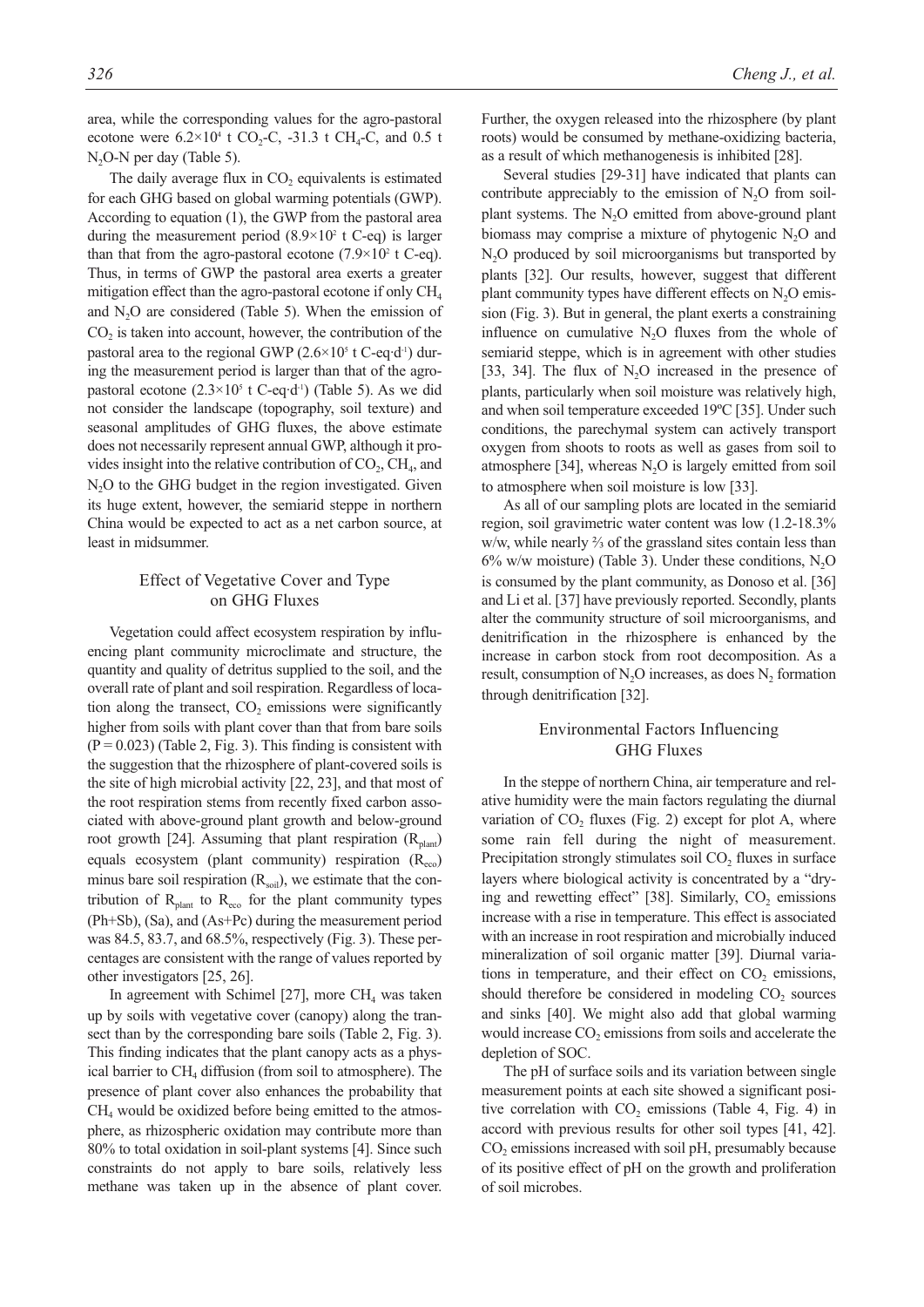No significant correlation ( $P < 0.05$ ) was found between SOC and CH<sub>4</sub> fluxes with Pearson's coefficient being 0.415 in general (Table 4). A significant negative relationship, however, was observed between TN and spatial  $CH<sub>4</sub>$  fluxes for the semiarid steppe in northern China (Fig. 5), suggesting that the higher the TN the lower the uptake of atmospheric  $CH<sub>4</sub>$  by soil. A similar relationship has been reported for forest soils [43], agricultural soils [44], and grassland soils [45].

Previous studies [46, 47] have shown that the concentration of  $N_2O$  in various soils, derived from nitrification and denitrification, is positively correlated with SOC and TN. Thus, soils with high SOC and TN contents generally show high  $N<sub>2</sub>O$  fluxes. We have found similarly for the semiarid grasslands in northern China in that the relationship of  $N<sub>2</sub>O$  flux with SOC and TN had correlation coefficients of 0.752 ( $P = 0.031$ ) and 0.781 ( $P = 0.022$ ), respectively (Table 4, Fig. 6). Since for many surface soils SOC is proportional to TN, the relationship between  $N_2O$  flux and SOC is very similar to that between  $N<sub>2</sub>O$  flux and TN. Our measurements indicate that soil organic matter is very important in determining the magnitude of the spatial  $N_2O$ flux, at least in the semiarid steppe.

#### **Acknowledgements**

This research was supported by the National Natural Science Foundation of China (Nos. 40872212, 41021062, 41103078), the Strategic Priority Research Program of the Chinese Academy of Sciences (XDA05070400), National Key Basic Research Project of China (2013CB956700-2); the Key Agriculture R&D Program of Guizhou Province (Qian Science co-NY [2011] No. 3079, Qian Science co-NY [2013] No. 3019), and the Natural Science Foundation of Guizhou Province (Qian Science co-J [2011] No. 2054).

#### **References**

- 1. BALEZENTIENE L., BLEIZGYS R. Short-term inventory of GHG fluxes in semi-natural and anthropogenized grassland. Pol. J. Environ. Stud. **20**, 255, **2011**.
- 2. BALEZENTIENE L., UZUPIS A. Multi-criteria optimization for mitigation model of greenhouse gas emissions from abandoned grassland. J. Food Agr. Environ. **10**, 859, **2012**.
- 3. AMBUS P., CHRISTENSEN S. Measurement of  $N_2O$  emission from a fertilized grassland: an analysis of spatial variability. J. Geophys. Res. **99**, 16549, **1994**.
- 4. VAN DEN POL-VAN DASSELAAR A., CORRE W. J., PRIEME A., KLEMEDTSSON A. K., WESLIEN, P., STEIN A., KLEMEDTSSON L., OENEMA O. Spatial variability of methane, nitrous oxide, and carbon dioxide emissions from drained grasslands. Soil Sci. Soc. Am. J. **62**, 810, **1998**.
- YAO Z. S., WOLF B., CHEN W. W., BUTTERBACH-BAHL K., BRUGGEMANN N., WIESMEIER M., DAN-NENMANN M., BLANK B., ZHENG X. H. Spatial variability of  $N_2O$ , CH<sub>4</sub> and CO<sub>2</sub> fluxes within the Xilin River catchment of Inner Mongolia, China: a soil core study. Plant Soil. **331**, 341, **2010**.
- 6. KATO T., HIROTA M., TANG Y. H., WADA E. Spatial variability of  $CH_4$  and  $N_2O$  fluxes in alpine ecosystems on the Qinghai-Tibetan Plateau. Atmos. Environ. **45**, 5632, **2011**.
- 7. TIESZEN L. L., DETLING J. Productivity of grassland and tundra. In: LANGE O. L. NOBEL P. S., OSMOND C. G., ZIEGLER H. (Eds.), Physiological Plant Ecology IV. Ecosystem Processes: Mineral Cycling, Productivity and Man's Influence. Encyclopedia of Plant Physiology. Springer-Verlag, Berlin, **1983**.
- 8. ANDERSON J. M. The effects of climate change on decomposition processes in grassland and coniferous forests. Ecol. Appl. **1**, 326, **1991**.
- 9. ESWARAN H., VANDENBERG E., REICH P. Organic carbon in soils of the world. Soil Sci. Soc. Am. J. **57**, 192, **1993**.
- 10. CHEN Z. Z., WANG S. P. Typical grassland ecosystem in China. Science Press, Beijing, **2000** [In Chinese].
- 11. ZHAO W. L., QI J. G., SU G. J., LI F. M. Spatial patterns of top soil carbon sensitivity to climate variables in northern Chinese grasslands. Acta Agr. Scand. B-S P. **62**, 720, **2012**.
- 12. STOYAN H., DE-POLLI H., BOHM S., ROBERTSON G.P., PAUL E.A. Spatial heterogeneity of soil respiration and related properties at the plant scale. Plant Soil. **222**, 203, **2000**.
- 13. FOLORUNSO O.A., ROLSTON D.E. Spatial variability of field-measured denitrification gas fluxes. Soil Sci. Soc. Am. J. **48**, 1214, **1984**.
- 14. WANG Y. S., XUE M., ZHENG X. H., JI B. M., DU R., WANG Y. F. Effects of environmental factors on  $N_2O$  emission from and  $CH<sub>4</sub>$  uptake by the typical grasslands in the Inner Mongolia. Chemosphere. **58**, 205, **2005**.
- 15. LIU X. R., DONG Y. S., QI Y. C., LI S. G. N<sub>2</sub>O fluxes from the native and grazed semi-arid steppes and their driving factors in Inner Mongolia, China. Nutr. Cycl. Agroecos. **86**, 231, **2010**.
- 16. DU R., LU D., WANG G. Diurnal, seasonal, and interannual variations of  $N<sub>2</sub>O$  fluxes from native semiarid grassland soils of inner Mongolia. Soil Biol. Biochem. **38**, 3474, **2006**.
- 17. WANG Y. S., WANG Y. H. Quick measurement of CH<sub>4</sub>,  $CO<sub>2</sub>$  and N<sub>2</sub>O emissions from a short-plant ecosystem. Adv. Atmos. Sci. **20**, 842, **2003**.
- 18. FORSTER P., RAMASWAMY V., ARAXO P., BERNTSEN T., BETTS R. A., FAHEY D. W., HAYWOOD J., LEAN J., LOWE D. C., MYHRE G., NGANGA J., PRINN R., RAGA G., SCHULZE M., VAN DORLAND R. Changes in atmospheric constituents and in radiative forcing. In: SOLOMON S., QIN D., MANNING M., CHEN Z., MARQUIS M., AVERYT K.B., TIGNOR M. MILLER H.L. (Eds), Climate Change 2007: The Physical Science Basis. Contribution of Working Group I to the Fourth Assessment Report of the Intergovernmental Panel on Climate Change, Cambridge University Press, New York, **2007**.
- 19. YAN C. Z., WANG Y. M., FENG Y. S., WANG J. H., WU W. Macro-scale study on grassland cover of Ningxia region by remote sensing in the digital way. J. Desert Res. **20**, 298, **2000** [In Chinese].
- 20. SU Y. Z., LI Y. L., ZHAO H. L. Soil properties and their spatial pattern in a degraded sandy grassland under post-grazing restoration, Inner Mongolia, northern China. Biogeochemistry. **79**, 297, **2006**.
- 21. FU C. B., JIANG Z. H., GUAN Z. Y., HE J. H., XU Z. F. Regional climate studies of China. Springer-Verlag Berlin Heidelberg, **2008**.